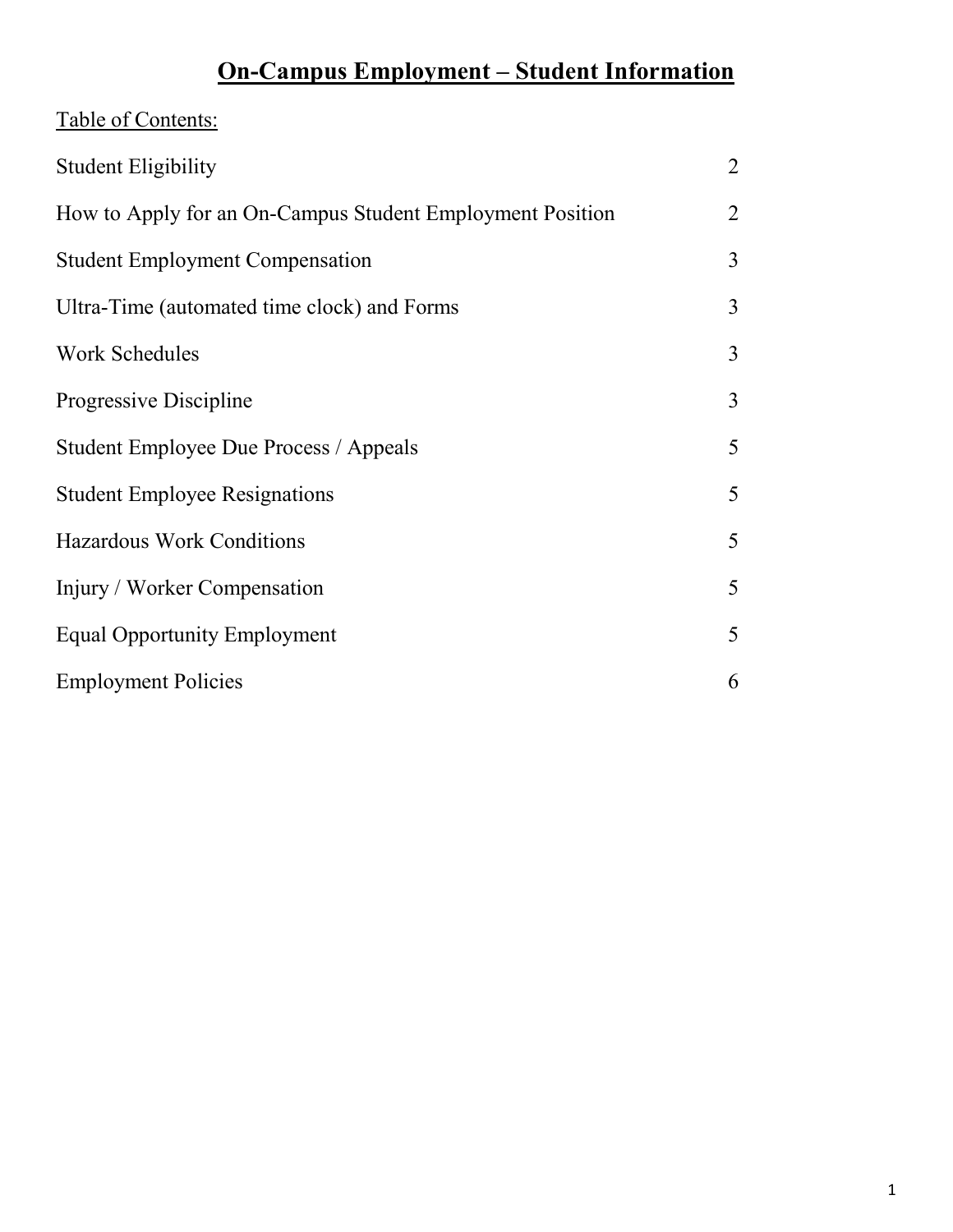## **On-Campus Employment – Student Information**

## Student Eligibility:

General requirements for students wanting to work on campus include:

- 1. Fall and Winter semesters: Undergraduate students must be enrolled for at least six (6) credit hours and Graduate students five (5) credit hours during both fall and winter semesters. Spring and Summer employment: Undergraduate students must either be enrolled for six (6) credit hours and Graduate students five (5) credit hours during spring/summer semesters OR undergraduate students must be registered for at least six (6) credit hours and graduate students five (5) credit hours in the upcoming fall semester.
- 2. Student employees must be current students at SVSU incoming freshman and transfer students are not permitted to work until their first semester of classes begin.
- 3. All student employees must be admitted as regular students at SVSU. Guest students do not qualify for employment.
- 4. Student employees must have a valid social security number.

Students are not permitted to work simultaneously in two departments on campus.

## How to Apply for an On-Campus Student Employment Position:

To apply for an on-campus student employment position, follow the procedures outlined below:

The student employment program is posting all on-campus positions through our online job database, the Cardinal [Career Network.](https://svsu-csm.symplicity.com/students/) This means that if you are interested in any on-campus positions, you will need to apply to them through this system. Full job descriptions are available on the Cardinal Career Network. **Please be sure to carefully READ each job description as the positions have different needs in terms of work study status or working shift hours.**

## **To apply:**

- Log into [Cardinal Career Network](https://svsu-csm.symplicity.com/students/)
- Enter your SVSU username and password to access the database
- Upload your resume under "Documents" (Do **not use Google Docs to upload your documents to CCN)**
- Under the "Employment Opportunities" tab, select "Cardinal Job Postings", click "See All Jobs", under the "Position Type" field choose "On-Campus Student Employment"
- Apply to those positions that you qualify for

If you have questions regarding the Federal or Work Study program, please refer to the Campus Financial [Services Center](http://www.svsu.edu/cfsc/typesoffinancialaid/work-study/) for additional information.

You will be in direct competition with other qualified applicants for these positions as if you were in the professional work force. It is highly recommended that you visit the Career Services office to meet one-on-one with a Peer Career Advisor or email your documents for critique to careers  $\omega$ svsu.edu.

There are also workshops throughout the semester to assist you in preparing these documents. A schedule is available at [www.svsu.edu/careers](http://www.svsu.edu/careerservices/) under the "Events" heading on the main page.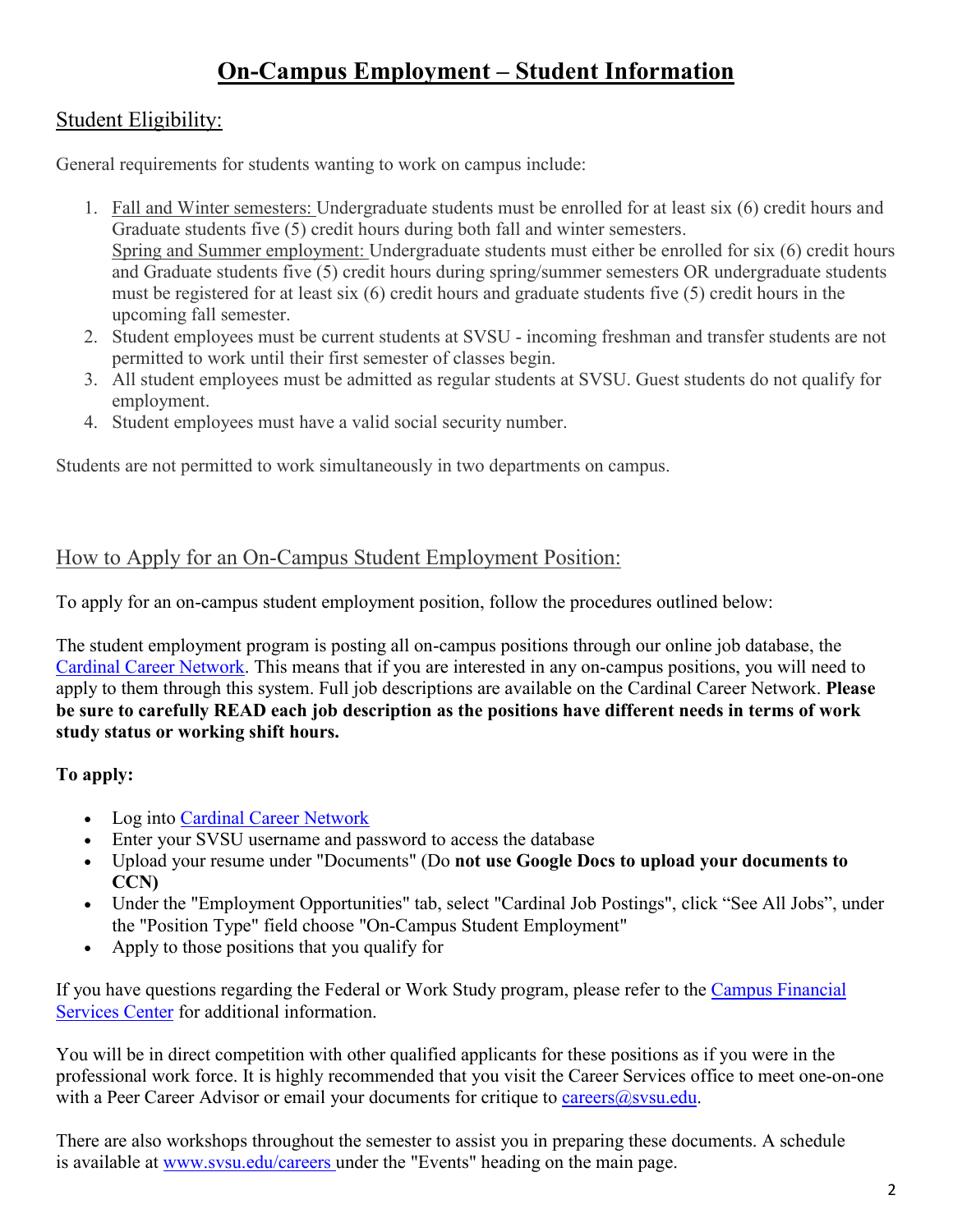## Student Employment Compensation:

The current student employment wage is the State of Michigan minimum wage. The hourly wage may be higher if a specific skill set is needed for a particular position. In this case, the higher wage is for the position and not the student if the student accepts a different position. Students will receive a pay check bi-weekly (pay dates can be found at the link provided) that can be picked up in the Cashier's office on campus or mailed to a specified address. Students may also choose to have pay checks [directly deposited](http://www.svsu.edu/media/careerservices/docs/careerservicespdf/DIRECT_DEPOSIT.pdf) (9kB) to their bank account by following the link provided. Wages received by student employees are subject to federal and state income tax withholdings. Social Security and Medicare are not withheld for students while they are enrolled at least half time and are regularly attending classes towards completion of a degree.

## Ultra-Time (automated time lock) and Forms:

In order for students to be processed into payroll and entered into Ultra Time, appropriate paperwork must be completed. Hiring departments need to approve and submit the approval form to the Career Services office. Students must complete the following: Federal and [State W-4 tax forms](http://www.svsu.edu/hr/formsdocumentslibrary/), [Federal I-9 tax form](http://www.svsu.edu/hr/formsdocumentslibrary/), and a Family [Rights and Privacy Act \(FERPA\) form](http://www.svsu.edu/hr/formsdocumentslibrary/) . These forms can be obtained on the Career Services website or can be found at the links provided above. Students must submit these completed forms in person, along with identification indicated on the back of the I-9 form to the Career Services office. Once the forms are complete, students are processed into payroll and entered into Ultra Time. To ensure timely payment for work performed, students are not to begin working without completing all appropriate paperwork. The student will be issued a notification slip from the Career Services office, to be given directly to the their department supervisor, when all forms have been adequately processed.

## Work Schedules:

Supervisors and students should collaborate to create an appropriate work schedule that does not conflict with the student's class schedule. Students are not permitted to work over 20 hours per week during fall and winter semesters while classes are in session. During spring and summer semesters, students can work up to a maximum of 40 hours per week. Students are not permitted to work over eight hours per day. Students that are working eight hours per day are eligible for a half hour, unpaid lunch.

When applying this policy, it is important to note that while students are eligible for a meal break when they work an 8 hour shift, they are not required to take that break. If they do take a break, they should swipe out of Ultra Time and swipe back in when they return from the break.

## Progressive Discipline:

The following due process procedures are intended to ensure fair treatment of SVSU student employees. They will be maintained in accordance with State and Federal regulations.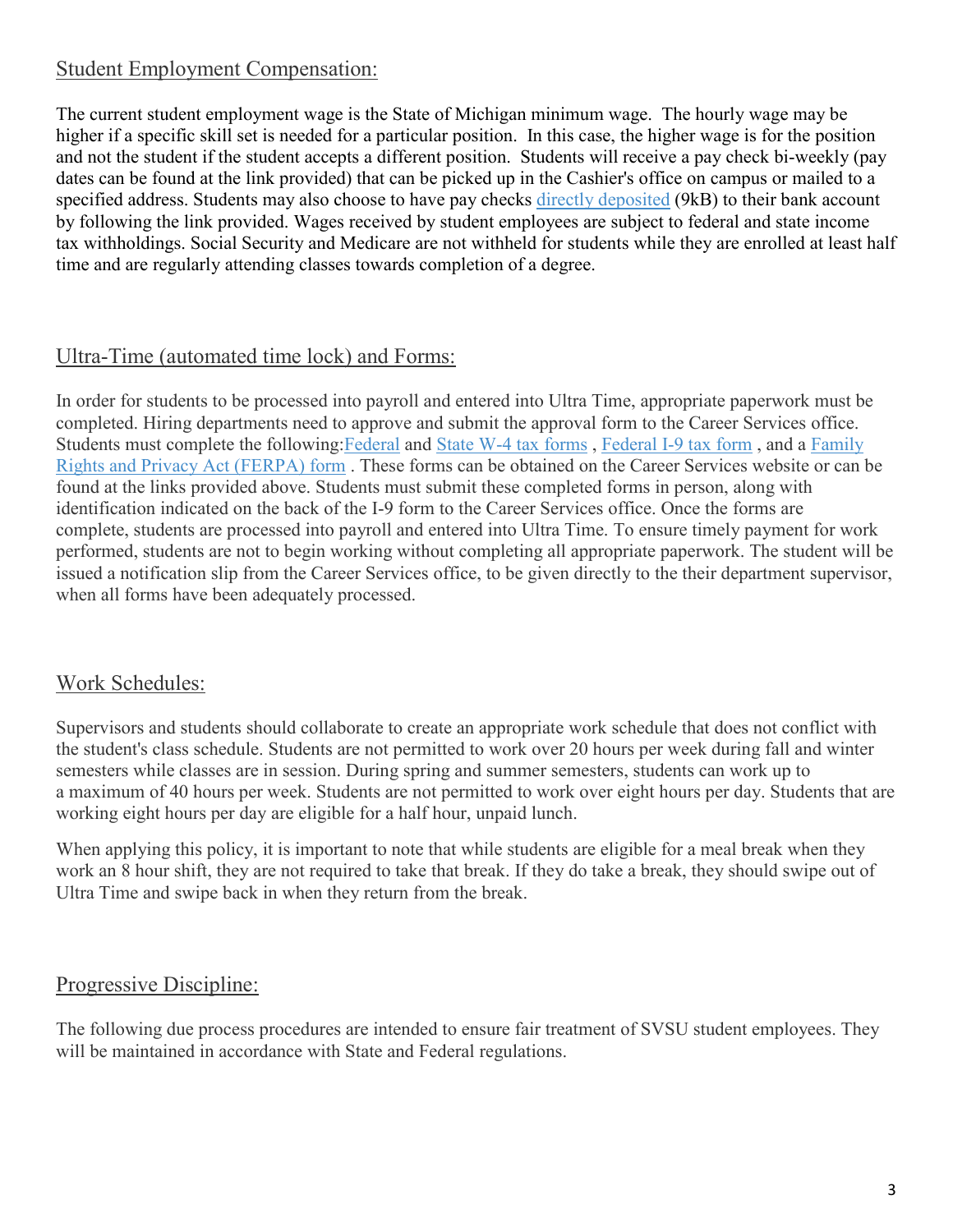#### **General Supervision:**

The designated or immediate supervisor is responsible for monitoring the work progress of the student employee. Deficiencies must be brought to the student's attention at the earliest possible time with suggestions for improvement, and the student must be afforded a reasonable opportunity to correct the deficiency.

#### **Unsatisfactory Performance:**

In the event that a student employee demonstrates unsatisfactory work, a supervisor, prior to the termination of the student must follow the procedures outlined below:

#### 1. **Verbal Warning**

Upon demonstration of unsatisfactory performance, the supervisor should immediately advise the student employee of this fact, provide training or corrective suggestions, and allow a reasonable period of time for the student to improve his/her performance. If satisfactory performance does not occur, the next step is probation.

#### 2. **Probation**

Continued unsatisfactory performance may result in probation. The supervisor may place the student on probation for the balance of the academic semester or for one additional academic semester with the understanding that, unless the student's work performance or attendance improves, employment may be terminated. The Career Services Office must be notified in writing prior to the start of any probationary period with a copy of the letter signed by both the student and the immediate supervisor outlining the terms of the probation.

The probation letter must include the following information:

**a.** Clearly describe the improper behavior and reference the verbal supervisory warning that was previously given (step 1).

**b.** Describe what the student must do to improve their behavior and how long the probationary period will last.

**c.** State what the potential consequences may be if the student does not correct the behavior in question (for example: "If you do not correct this behavior, we will need to take further disciplinary action up to and including termination").

#### 3. **Termination**

The supervisor must consult with the Interim Associate Director of Career Services before a student is notified of any involuntary termination. The Interim Associate Director of Career Services must approve any termination of a student employee during or following a probationary period.

The Interim Associate Director of Career Services may suspend without pay or discharge without any prior warning, and without utilization of the immediate due process defined in this section if it is determined, based upon the preponderance of reasonable evidence, to charge that a student employee is guilty of gross misconduct, insubordination, sabotage, theft, assault upon another student, student employee or staff member or a supervisor, or the commission of any act or acts which constitute a felony under State or Federal law. The student retains the right to appeal the Interim Associate Director of Career Services decision to the Associate Provost for Student Affairs. Upon review, the decision of the Associate Provost will be binding upon both the student employee and SVSU.

In addition to termination for cause previously specified, a student employee may be terminated for the following reasons: attendance, budget constraints, completion of the project, or other such valid reasons unrelated to job performance. In such cases, a minimum of two weeks in advance of the termination date, the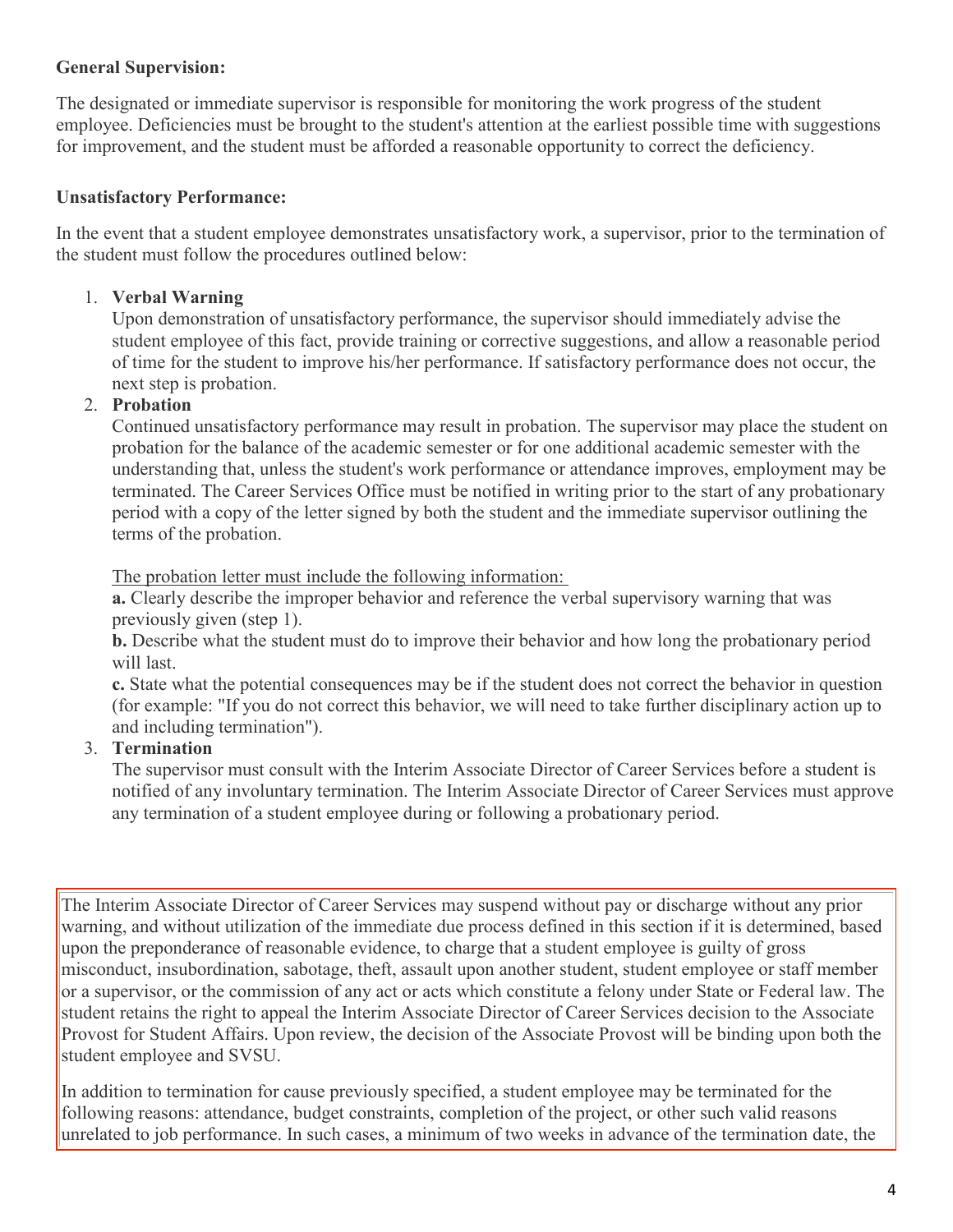employer must provide a copy of the written termination notice stating reason(s) for termination to the Student Employment Coordinator.

## Student Employee Due Process / Appeals:

Student employees have the right to appeal work related decisions that they believe to be unjust, improper, or unmerited regarding their employment. The procedures for resolving such complaints and differences are as follows:

- 1. The student and the supervisor meet to discuss the issues in question.
- 2. If the issues are not resolved at this meeting, a written appeal is sent to the Student Employment Coordinator. The Student Employment Coordinator shall submit to both parties, in writing, a suggested resolution to the issue(s).
- 3. If either the student employee or the supervisor rejects the resolution suggested by the Student Employment Coordinator, a hearing will be arranged with the Interim Associate Director of Career Services. The Interim Associate Director shall listen to the presentation of information from each party and examine any pertinent writings submitted by both parties to determine a resolution to the issue. The Interim Associate Director of Career Services shall submit his/her resolution in writing to both parties.
- 4. The student may appeal the Interim Associate Director of Career Services' decision to the Vice President for Student Affairs. Upon review, the decision of the Vice President for Student Affairs will be binding upon both the student employee and SVSU.

## Student Employee Resignations:

Student employees are expected to provide the immediate supervisor with written notice a minimum of two weeks in advance of his/her resignation date. This applies only to students who are resigning during the course of the semester. A copy of the [Sample Letter of Resignation](http://www.svsu.edu/media/careerservices/docs/careerservicesdocs/Letter_of_Resignation_Sample.doc) (20kB) should be forwarded to the Student Employment Coordinator and the Career Services office will then end the student position.

Students who resign positions are eligible to be employed in other departments on campus.

## Hazardous Work Conditions:

Under no circumstances are student employees to work in potential hazardous or unsafe conditions. Supervisors should report hazardous work conditions to the University Police at (989) 964-4141.

## Injury / Worker Compensation:

The workers compensation program covers all student employees of the University during the hours they are working for SVSU. Workers compensation information and forms should be obtained from the Human Resources Office.